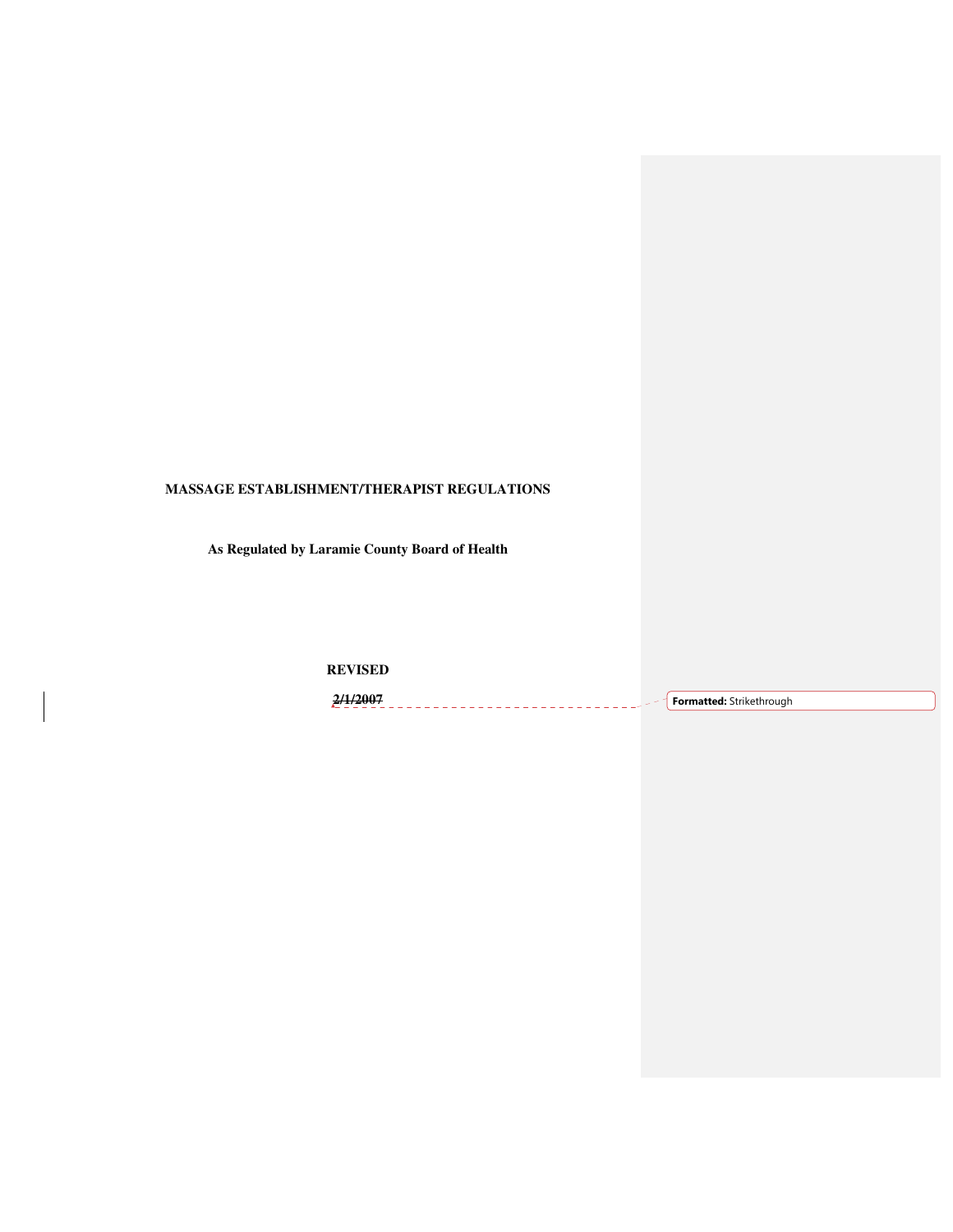## **TABLE OF CONTENTS**

| L.<br><b>Massage Establishment Regulations</b>                 | Page      |
|----------------------------------------------------------------|-----------|
| A. Authority                                                   | 3         |
| <b>B.</b> Definitions                                          | $3-5$     |
| C. Massage Therapist Permit                                    | 6         |
| <b>D.</b> Application for Massage Establishment License Permit | $6 - 7$   |
| <b>E.</b> Application for Massage Therapist Permit             | $7-9$     |
| <b>F.</b> Issuance of License for a Massage Establishment      | $9-10$    |
| <b>G.</b> Approval or Denial of Application                    | 10        |
| <b>H.</b> Posting of License or Permit                         | 10        |
| <b>I.</b> Register of Employees                                | 11        |
| J. Massage Establishment Operating Requirements                | $11 - 13$ |
| <b>K.</b> Massage Therapist Operating Requirements             | $13 - 14$ |
| <b>L.</b> Transfer of Permit                                   | 14        |
| M. Sale or Transfer of Location                                | 14        |
| N. Name and Place of Business                                  | 14        |
| <b>O.</b> Inspection of Officials                              | $14 - 15$ |
| P. Denial, Suspension or Revocation of License                 | 15        |
| Q. Separability; General Repealer; Effective Date              | 15        |
| <b>R.</b> Exemptions                                           | $15 - 16$ |
| <b>S.</b> Renewal Procedures                                   | 16        |
| T. Fees                                                        | 16        |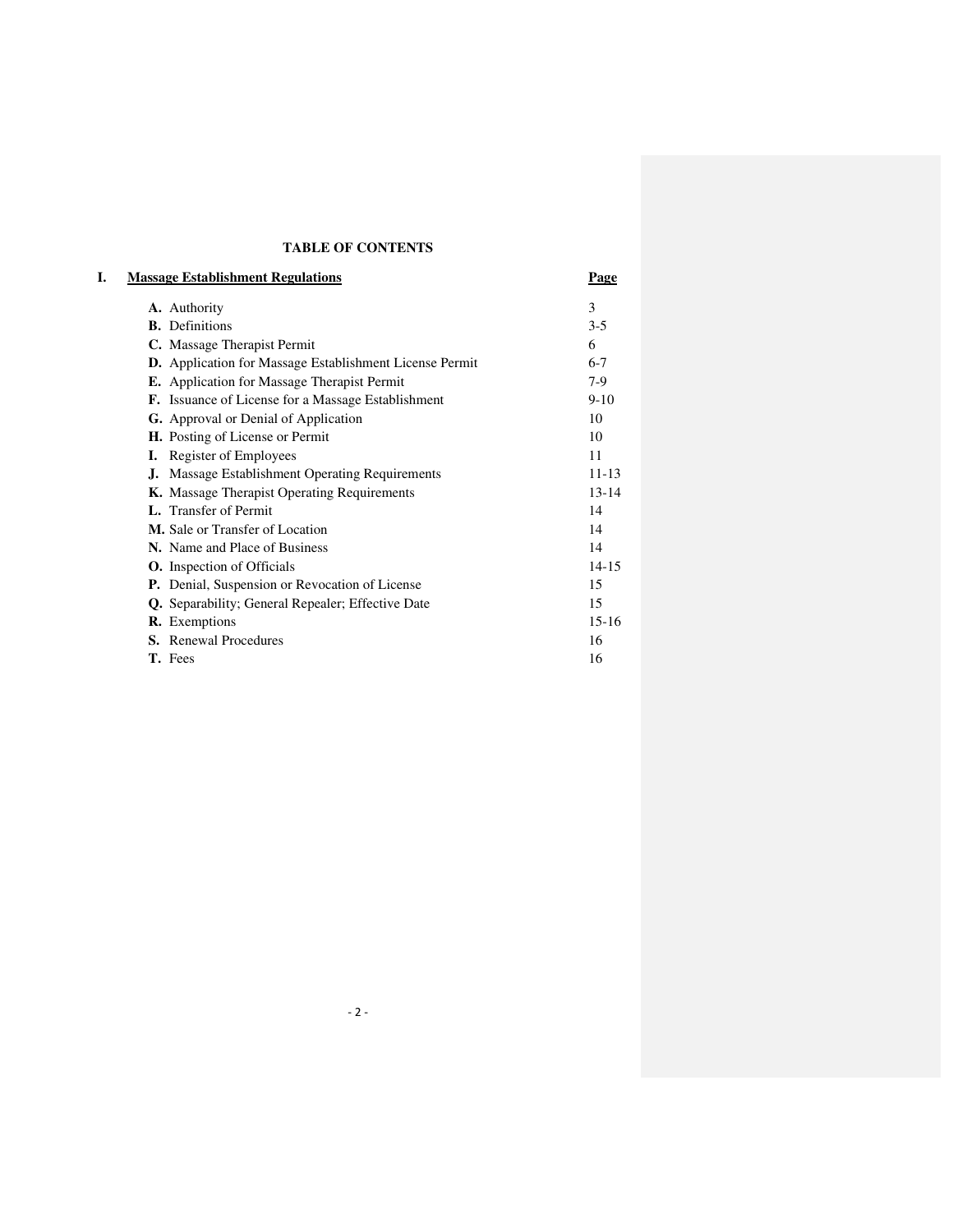#### **MASSAGE ESTABLISHMENT REGULATIONS**

WHEREAS, the Board of Health, in accordance with W.S. Section 35-1-303, for and in behalf of the City of Cheyenne and County of Laramie, State of Wyoming, has recognized a need to implement regulations concerning the operation of massage therapists and/or establishments within Laramie County, Wyoming; and

 WHEREAS, such massage regulations express a desire of the Board of Health to prevent disease and pursue the promotion of public health; and

 WHEREAS, such massage regulations promote the professional operation of massage therapists and/or a massage establishment.

NOW, THEREFORE, BE IT RESOLVED:

- 1. That the Cheyenne-Laramie County Health Officer shall have the authority to inspect and regulate the operation of any massage therapist and/or establishments located within Laramie County, Wyoming;
- 2. That said inspections and regulations express the Board's desire to prevent the spread of disease and to promote public health;
- 3. That in the event that any massage therapist and/or establishment does not comply with the Health Officer's directive; the Health Officer shall be authorized to prohibit the massage therapist and/or establishment from operating its business. A decision of the Health Officer may be appealed to the Board of Health.
- 4. That a massage therapist and/or establishment may again operate, once it comes into compliance with the Health Officer's directive.
- 5. That massage therapists and/or establishments shall be defined and regulated as follows:
- A. Authority

Authority is granted to the Board of Health for and in behalf of the City of Cheyenne and County of Laramie, State of Wyoming to implement regulations concerning the operation of massage establishments and/or therapists in accordance with W.S. Section 35-1-303.

- B. Definitions
	- a. "Distance Learning School" means a school or educational institution, as approved by the Cheyenne-Laramie County Health Officer, that issues an official diploma or certificate of completion to successful students completing a massage and massage affiliated curriculum consisting of not less than five hundred (500) hours of in-class, correspondence, or electronic means of instruction, or a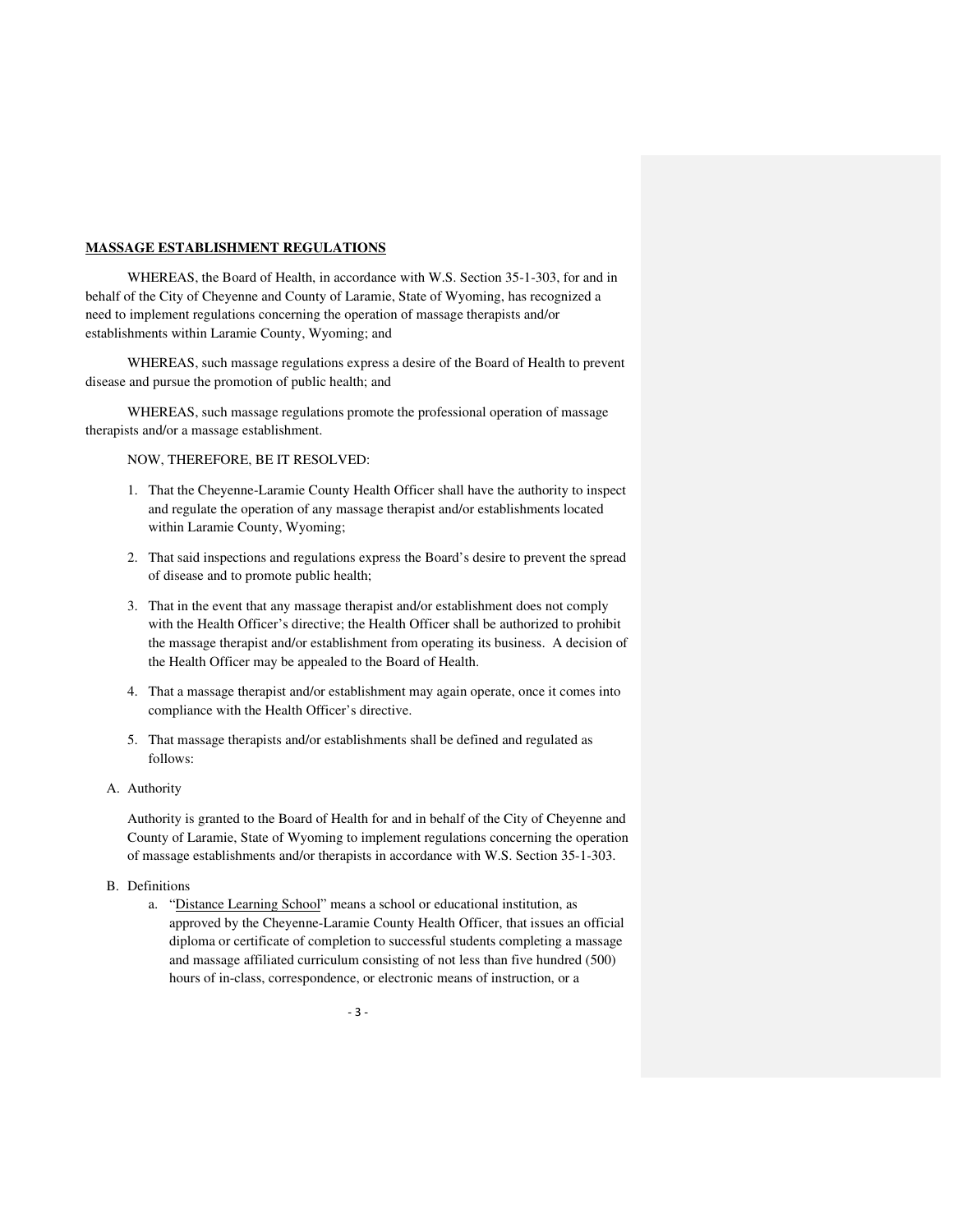combination thereof, with a minimum of two hundred (200) hours of in-class hands-on practicum under the supervision of staff instructors. The school must provide enrolled students with lesson materials prepared in a sequential and logical order for home study, and each lesson, when completed, must be returned to the school for correction and grading under the supervision of a credentialed staff instructor. Distance learning schools must be licensed, if required, through the applicable state agency in the state in which the school is located.

- 1. If a state license is not required, the distance learning school must meet one of the following requirements:
	- a. The school's massage and massage affiliated curriculum must be reviewed, evaluated and approved by a national or international professional massage therapy organization; or
	- b. The school must have current accreditation status issued by an accreditation organization recognized by the U.S. Department of Education; or have current accreditation status issued by a national accreditation organization as approved by the Cheyenne-Laramie County Health Officer.
- b. Health Officer shall mean the Health Officer of the Cheyenne-Laramie County Health Department or his/her designated representative.
- c. Massage shall mean the administration by any person of any method of exerting or applying pressure, friction, moisture, heat or cold to the human body, or the rubbing, stroking, kneading, pounding or tapping of the human body by any physical or mechanical means for any form of consideration. For the purposes of this chapter, massage does not mean the practice known as acupuncture.
- d. Massage establishment shall mean any establishment having a fixed place of business wherein any person, firm association or corporation engages in or carries on or permits to engage in or carry on any of the activities mentioned in this regulation. Any establishment engaged in or carrying on or permitting any type of massage for any form or consideration shall be deemed a massage establishment.
- e. Massage therapist shall mean any person, male or female, who gives or administers to another person, ofr any form of consideration, a "massage", as that word is defined in this regulation. This shall include those persons calling themselves massagist, masseuse or masseur.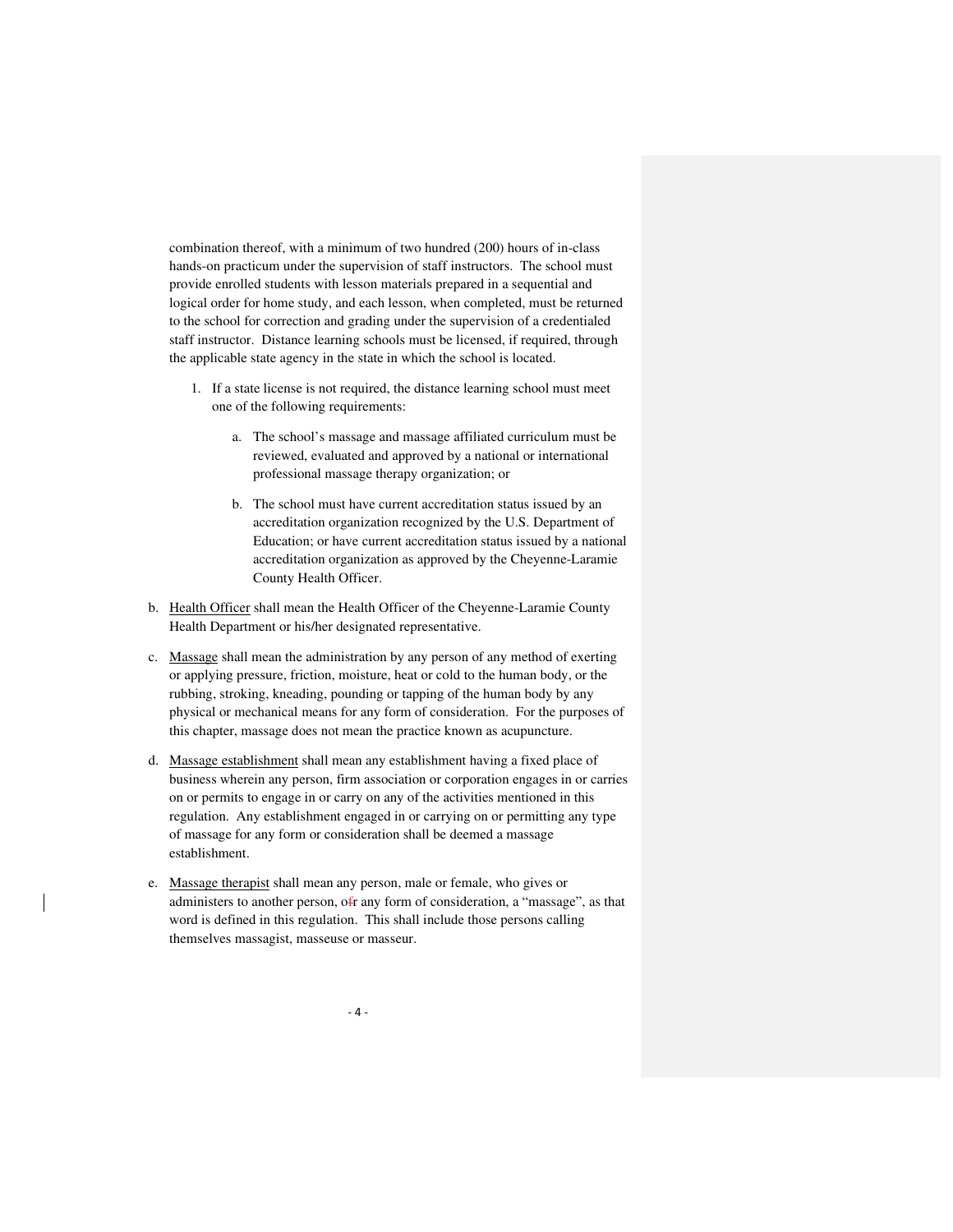- f. License shall mean the license to engage in the activities of a massage establishment required by this regulation.
- g. Patron shall mean any person over the age of majority (or a minor who has written consent of parent, guardian or custodian) who receives a massage under such circumstances that it is reasonably expected that he or she will pay money or give any other consideration therefore.
- h. Permit shall mean the permit to engage in the activities of a massage therapist required by this regulation.
- i. Person shall mean any individual, partnership, firm, association, joint stock company, corporation or combination of individuals of whatever form or character.
- j. "School" means a school or educational institution, as approved by the Cheyenne-Laramie County Health Officer that issues an official diploma or certificate of completion to successful students completing a massage and massage affiliated curriculum consisting of not less than five hundred (500) hours of in-class instruction, including in-class hands-on practicum under the supervision of staff instructors. The school must be licensed, if required, through the applicable state agency in the state in which the school is located.
	- 1. If a state license is not required, the school must meet one of the following requirements:
		- a. The school's massage and massage affiliated curriculum must be reviewed, evaluated and approved by a national or international professional massage therapy organization; or
		- b. The school must have current accreditation status issued by an accreditation organization recognized by the U.S. Department of Education; or have current accreditation status issued by a national accreditation organization as approved by the Cheyenne-Laramie County Health Officer.

Effective April 1, 2007, pursuant to Wyoming Administrative Procedure Act the definition of "school" shall apply only to new applicants for a massage therapist license and will not apply to existing massage therapist licensees on file with the Cheyenne-Laramie County health Department.

k. Specified anatomical areas shall mean the human genital, pubic and anal regions or the perineum of any person, or the vulva or breasts of a female.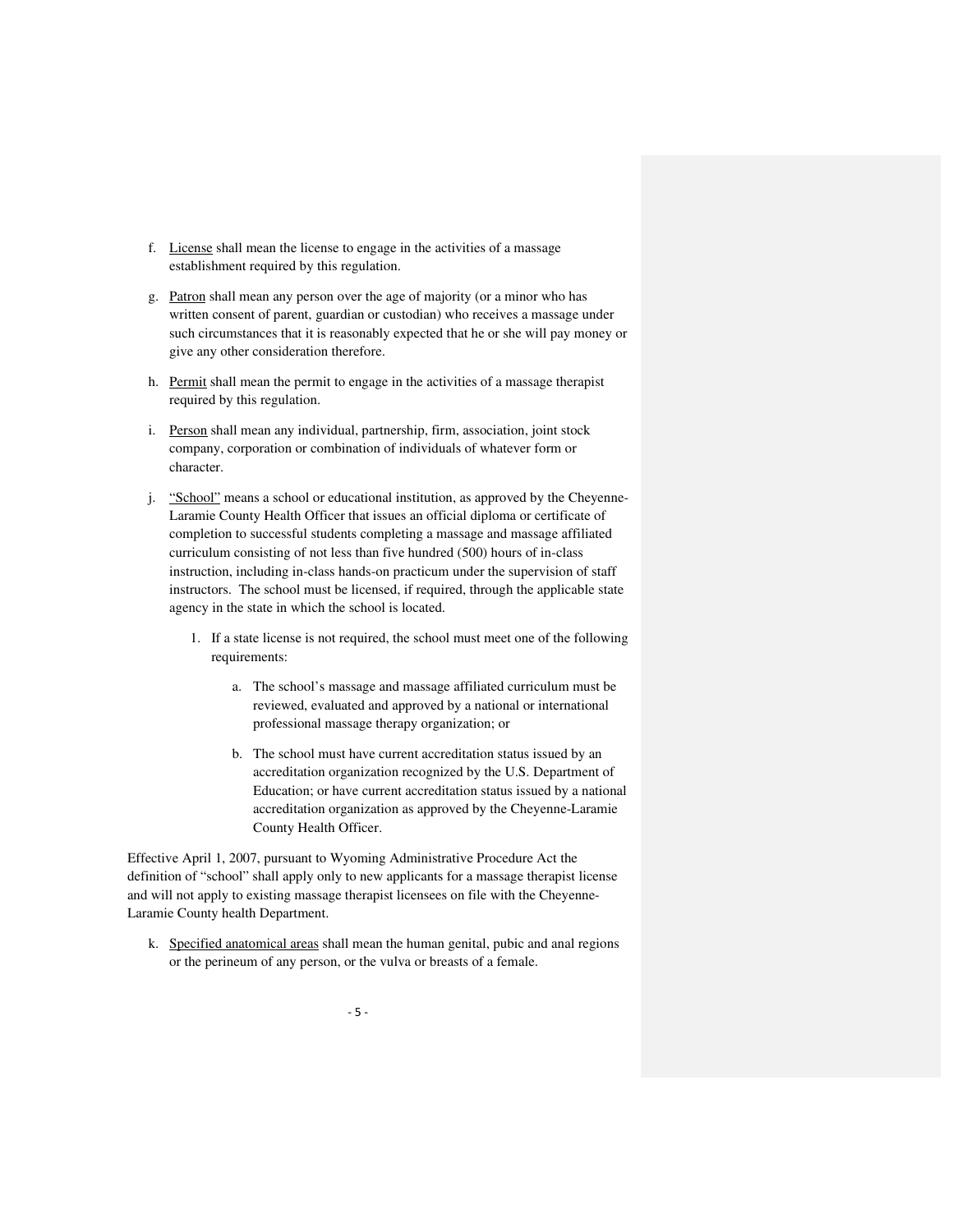### C. Massage Therapist Permit

No person shall practice massage as a massage therapist, employee or otherwise, unless he/she has a valid and subsisting massage therapist permit issued by the Health Officer pursuant to the provisions of these regulations. An application for a license shall be submitted to the Health Officer.

D. Application for Massage Establishment License

Any person desiring to engage in the business, trade, profession, operation or conduct of a massage establishment as provided in this regulation shall, before engaging in such business, file an application for a license in the office of the Health Officer. The application, once accepted, shall be referred to the Sheriff's Department for investigation of the applicant's character and qualifications. Copies shall be referred to the appropriate fire department. The departments shall, within five (5) working days, inspect the premises proposed to be operated as a massage establishment and shall make written verification to the Health Officer regarding compliance with the codes that they administer. Each application shall be written on forms provided by the Health Officer and shall contain the following information.

- a. The full and true name(s) or any other name(s) used by each applicant (hereinafter all provisions which refer to applicant include an applicant which may be a corporation or partnership).
- b. The present address and telephone number, and social security number of each applicant.
	- 1. If applicant is a corporation, the names and residence addresses of each of the officers and directors of said corporation and each stock holder owning more than ten (10) percent of the stock of the corporation, and the address of the corporation itself, if different from the address of the massage establishment.
	- 2. If the applicant is a partnership, the names and residence addresses of each partner, including limited partners, and the address of the partnership itself, if different from the address of the massage establishment.
- c. The location, mailing address and all telephone numbers where the business is to be conducted.
- d. The two (2) previous addresses immediately prior to the present address of the present address of the applicant.
- e. Proof that the applicant is at least the age of majority.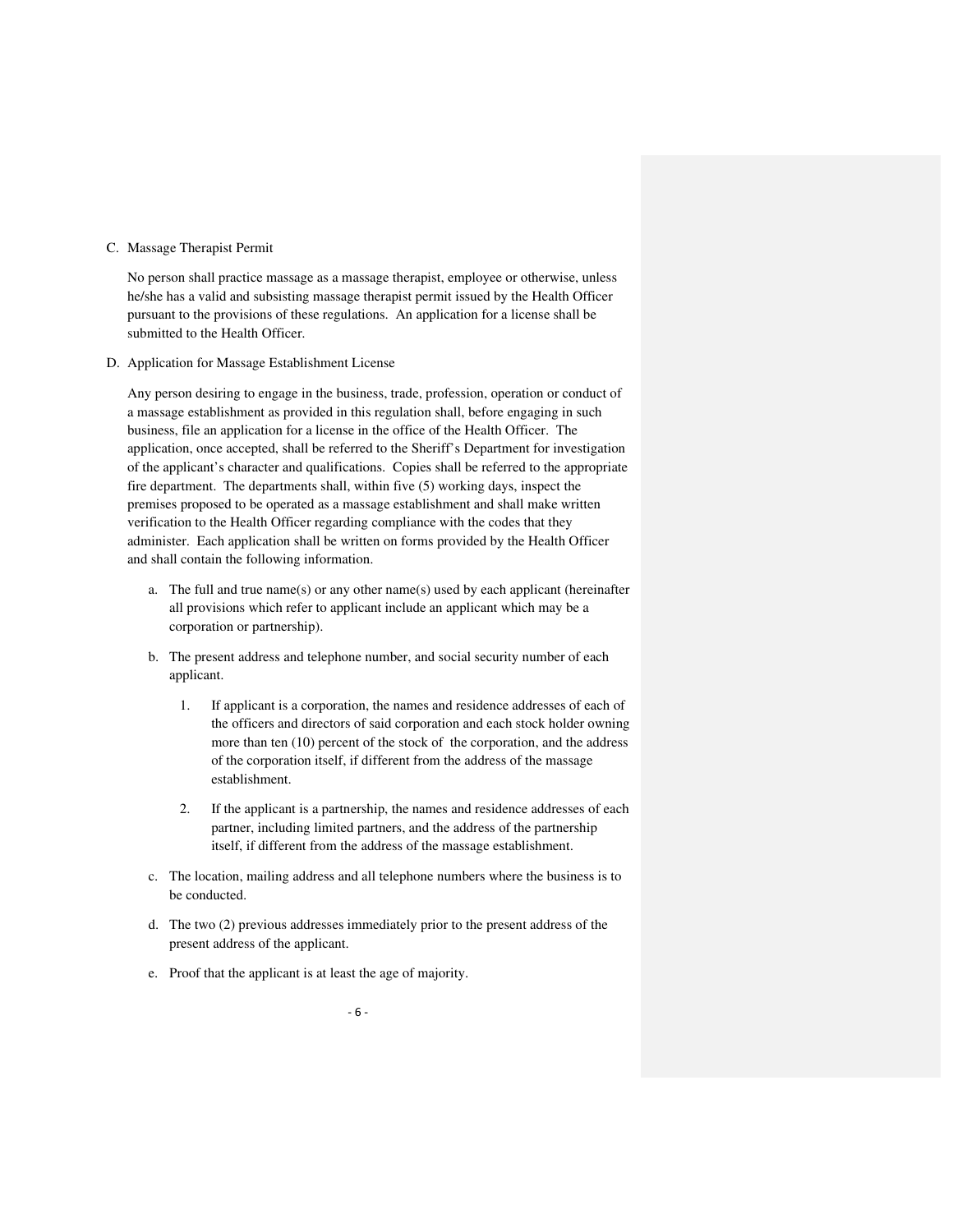- f. One photograph of each applicant at least two inches by two inches  $(2X2)$ .
- g. Driver's license, if any and date of birth of each applicant.
- h. Business, occupation or employment of the applicant for the three (3) years immediately preceding the date of application.
- i. The massage or similar business history of each applicant; whether such person, in previously operating in this or another city, county or state, has had a business license revoked or suspended, the reason therefore, and the business activity or occupation subsequent to such action of suspension or revocation.
- j. All criminal convictions other than misdemeanor traffic violations, including the dates of convictions, nature of the crimes, and place convicted.
- k. The name and address of each massage therapist who is or will be employed in said establishment.
- l. The name and address of any person whose name is required to be given in subsection (b) wherein the business or profession of massage is carried on.
- m. A description of any other business to be operated on the same premises or on adjoining premises owned or operated by the applicant.
- n. Authorization for the Health Officer, his/her agents and employees to seek information and conduct an investigation into the truth of the statements set forth in the application and the qualifications of the applicant for the permit.
- o. Such other identification and information necessary to discover the truth of the matters herein before specified as required to be set forth in the application.

Upon completion of the above-provided form and the furnishing of all the foregoing information, the Health Officer shall accept the application for the necessary investigations. The holder of a massage establishment shall notify the Health Officer (who in turn will notify the appropriate departments) of each change in any of the data required to be furnished by this section within ten (10) days after such change occurs.

E. Application for Massage Therapist Permit

Application for a massage therapist permit shall be made to the Health Officer in the same manner as provided above for massage establishment license. The application shall contain, but may not be limited to, the following: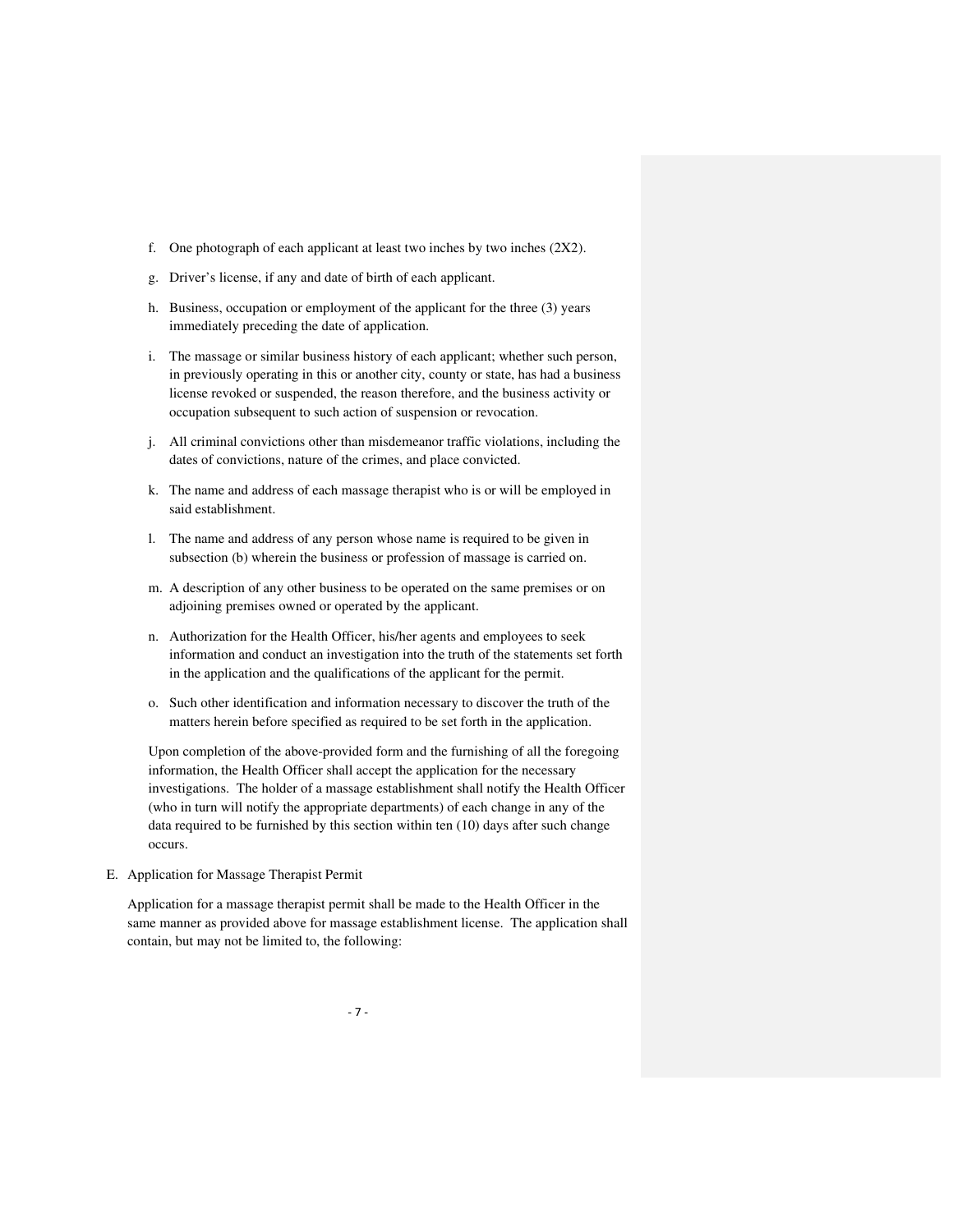- a. The location where massage is to be conducted or practiced and all telephone numbers of the applicant;
- b. Applicant name and residence address; social security number and all names, nicknames and aliases by which the applicant has been known, including the two (2) previous addresses immediately prior to the present address of the applicant;
- c. Driver's license number, if any, and date of birth;
- d. Applicant's weight, height, color of hair and eyes, and sex;
- e. Written evidence the applicant is at least the age of majority;
- f. A complete statement of all convictions of the applicant for any felony or misdemeanor or violation of a local ordinance, except misdemeanor traffic violations;
- g. Two (2) front-face portrait photographs taken within thirty (30) days of the date of application and at least two inches by two inches (2X2) in size;
- h. The name and address of the school or distance learning school attended, dates attended or enrolled and a copy of the diploma or certificate of completion awarded the applicant showing the applicant successfully completed the school's massage curriculum;
- i. Business occupation or employment history of the applicant for three (3) years prior to the date of application, including, but not limited to, whether or not the applicant in previously operating in this or another county, city or state under license or permit has had such license or permit denied, revoked or suspended and the reasons therefore, and the business activities or occupations subsequent to such action of denial, suspension or revocation;
- j. Such other information, identification and medical physical examination of the person deemed necessary by the Health Officer in order to discover the truth of the matters herein before required to be set forth in the application;
- k. Authorization for the County Health Officer and their designee to seek information and conduct an investigation into the truth of the statements set forth in the application and the qualifications of the applicant for the license;
- l. Written declaration by the applicant, under penalty of perjury, that the foregoing information contained in the application is true and correct, said declaration being duly dated and signed in the County;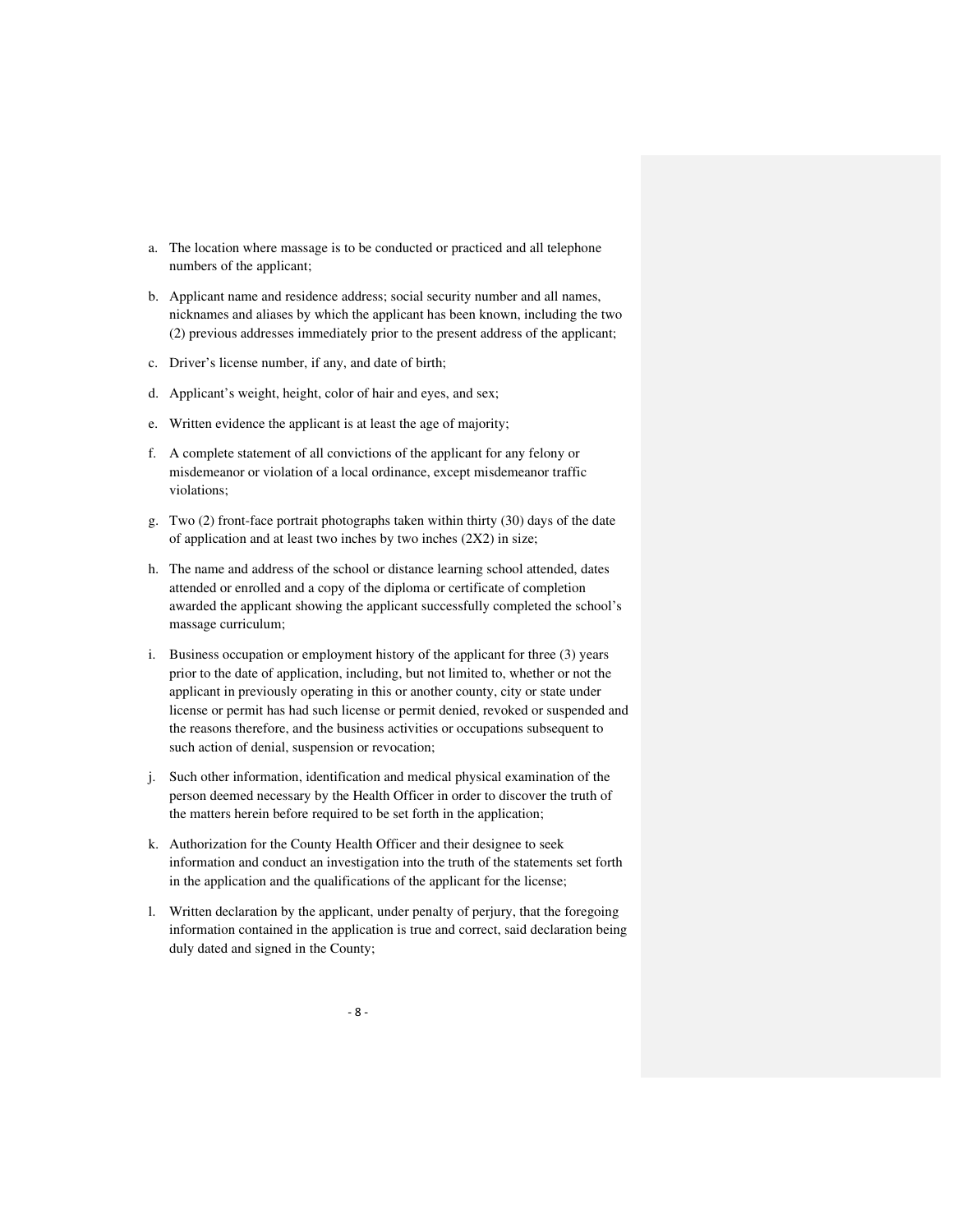- m. Medical certificate signed by a physician, licensed to practice in the State of Wyoming, within fourteen (14) days of the date of the application. The certificate must state the applicant was examined by the certifying physician. **and include** of a tuberculosis skin test. The certificate required by this subsection is required for annual renewal of the license;
- n. Proof of high school diploma or recognized equivalent;
- o. Proof of not less than one million dollars (\$1,000,000) in individual general liability coverage;
- p. Written documentation pertaining to current membership with an established national organization associated with massage therapy, including a copy of the organization's code of ethics;
- q. Statement by applicant as to primary purpose of license (i.e. out-of-home services, in-home services or combination thereof). If in-home services desired, written approval from Planning is required. A suitable floor plan delineating the area to be utilized for the administration of in-home services shall be submitted with the application. Massage therapists may provide massages at various sites throughout the county and are not limited to the location shown on the permit;
- r. Proposed format to be used as a service register;
- s. A list of services available and the cost of such services must be available to the patron. The service must be described in readily understandable language.
- F. Issuance of License for a Massage Establishment

Upon application, the Board of Health may issue a license for a massage establishment or a permit for a massage therapist to any person it deems a proper recipient if all requirements for a massage establishment license or massage therapist permit described in these regulations are met unless if finds:

- a. The operation, as proposed by the applicant, if permitted, would not comply with all applicable laws, including, but not limited to, the county building, zoning and health regulations.
- b. The applicant, if an individual; or any of the stock holders holding more than ten (10) percent of the stock of the corporation, any of the officers and directors, if the applicant is a corporation; or any of the partners, including limited partners, if the applicant is a partnership, or the holder of any lien, of any nature, upon the business and/or the equipment used therein; and the manager or other person principally in charge of the operation of the business, have been convicted of any

**Formatted:** Highlight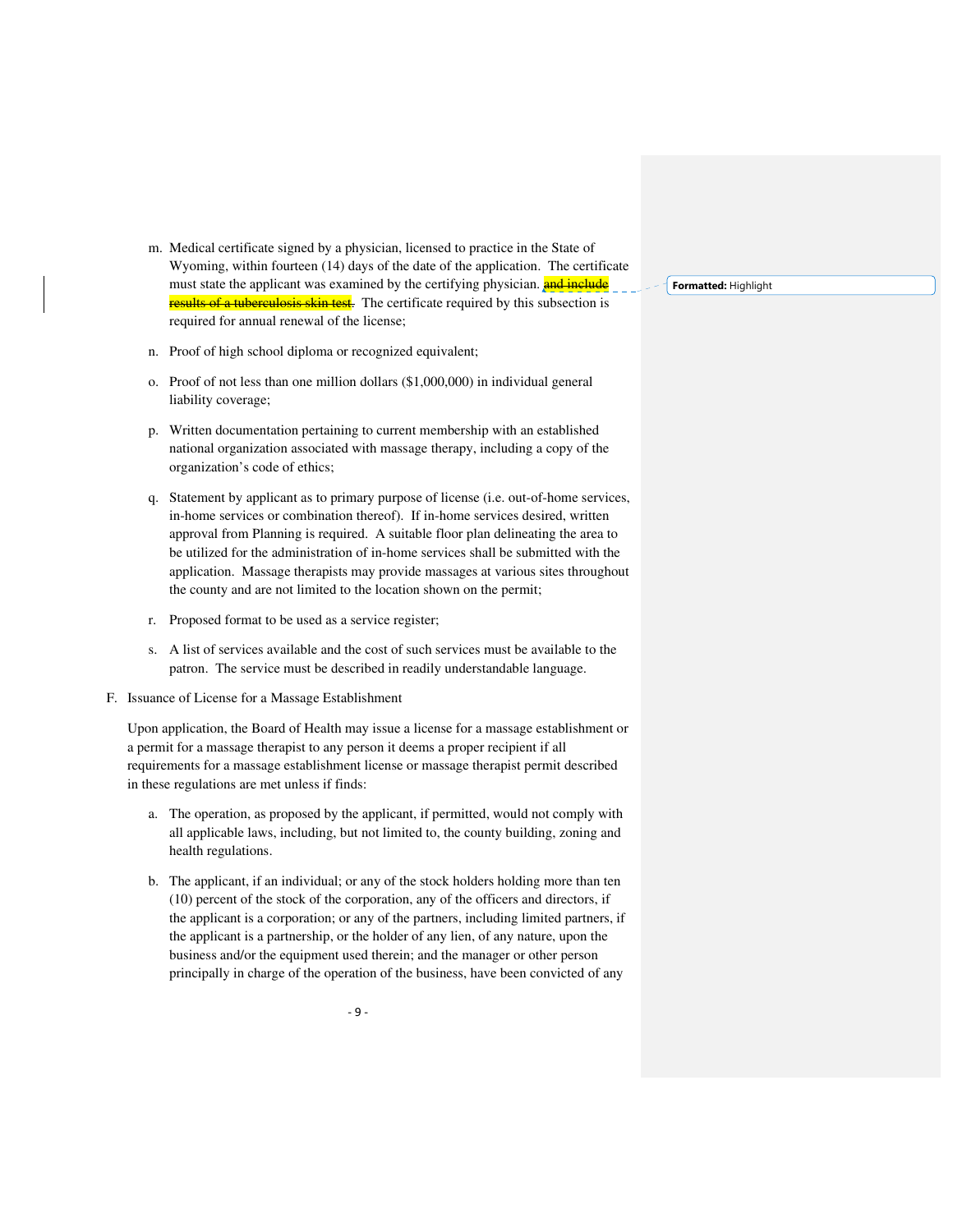of the following offenses or convicted of an offense without the State of Wyoming that would have constituted any of the following offenses if committed within the last five (5) years within the State of Wyoming:

- 1. An offense involving the use of force and violence upon the person of another that amounts to a felony.
- 2. An offense involving sexual misconduct.
- 3. An offense involving narcotics, dangerous drugs or dangerous weapons that amounts to a felony.

The Board of Health may issue a permit to any persons convicted on any of the crimes described in subsections  $(1)$ ,  $(2)$  or  $(3)$  of this section if he finds that such conviction occurred at least five (5) years prior to the date of the application and the applicant has had no subsequent convictions for crimes mentioned in this section.

- c. The applicant has knowingly made any false, misleading or fraudulent statement of fact in the permit application or in any document required by the Health Officer in conjunction therewith.
- d. The applicant has had a massage business, massage therapist or other similar permit or license denied, revoked or suspended by any state or local agency within five (5) years prior to the date of the application.
- e. The applicant, if an individual, or any of the officers and directors, if the applicant is a corporation or any of the partners, including limited partners, if the applicant is a partnership, and the manager or other person principally in charge of the operation of the business, is not over the age of eighteen (18) years.
- G. Approval or Denial of Application.

The Board of Health shall act to approve or deny an application for a permit under this regulation within a reasonable period of time and in no event shall the Board of Health act to approve or deny said permit later than sixty (60) days from the date that said application was accepted. Every permit issued pursuant to this regulation will terminate on the expiration date specified unless sooner suspended or revoked.

- H. Posting of License or Permit.
	- a. Every massage therapist shall post the permit required by this regulation in his or her area or on his or her person.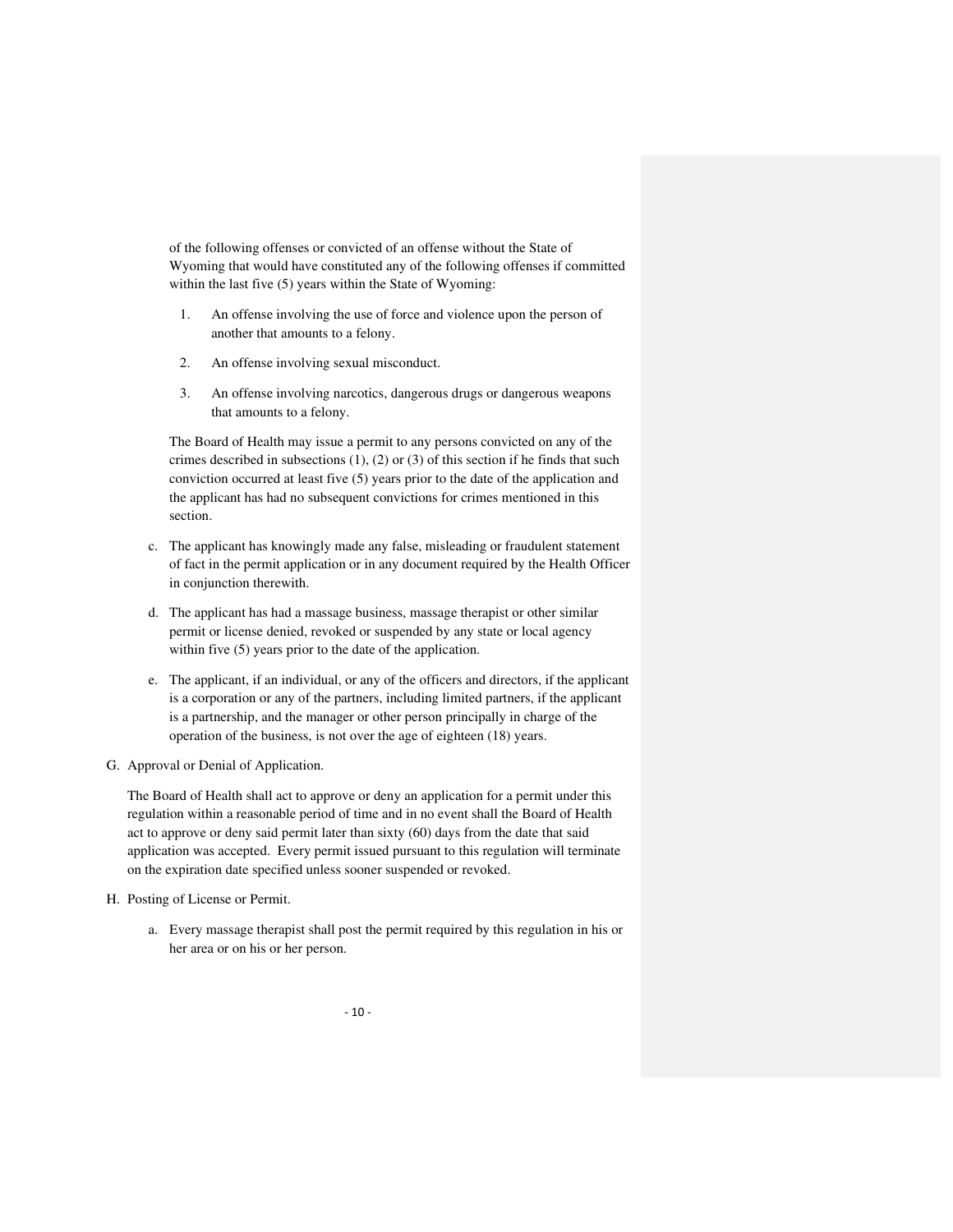- b. Every person, corporation, partnership or association licensed under this regulation shall display such license in a prominent place.
- c. Every massage establishment shall post the license required by this regulation in his or her establishment.
- I. Register of Employees.

The massage establishment shall maintain a register of all persons employed at any time as massage therapists and their permit numbers. Such register shall be available at the massage establishment to representatives of the Health Officer during regular business hours.

- J. Massage Establishment Operating Requirements.
	- a. Each person employed or acting as a massage therapist shall have a valid permit issued pursuant to the provisions of these regulations, and it shall be unlawful for any owner, operator, responsible managing employee, manager, or licensee in charge of or in control of a massage establishment to employ or allow any person to act as a massage therapist who is not in possession of a valid permit;
	- b. The possession of a valid massage establishment license does not authorize the possessor to perform work for which a massage therapist permit is required;
	- c. A list of services available and the cost of such services shall be posted in an open and conspicuous public place on the premises. The service shall be described in readily understandable language. No owner, operator, responsible managing employee, manager or licensee in charge of or in control of the massage establishment shall allow and no massage therapist shall offer to perform, nor shall perform, any service other than those posted;
	- d. The massage establishment business license, the massage therapist permit, and latest public health inspection form and a copy of the permit of each and every massage therapist employed by or working in the establishment shall be displayed in an open and conspicuous public place on the premises;
	- e. A minimum of one toilet and washbasin shall be provided for the patrons in every massage establishment; however, if male and female patrons are to be served simultaneously at said establishment, separate toilet facilities shall be provided for male and female patrons. Hot and cold running water under pressure shall be provided to all washbasins and similar equipment. Each washbasin shall be provided with soap or detergent and sanitary towels placed in permanently installed dispensers. A trash receptacle shall be provided in each toilet room;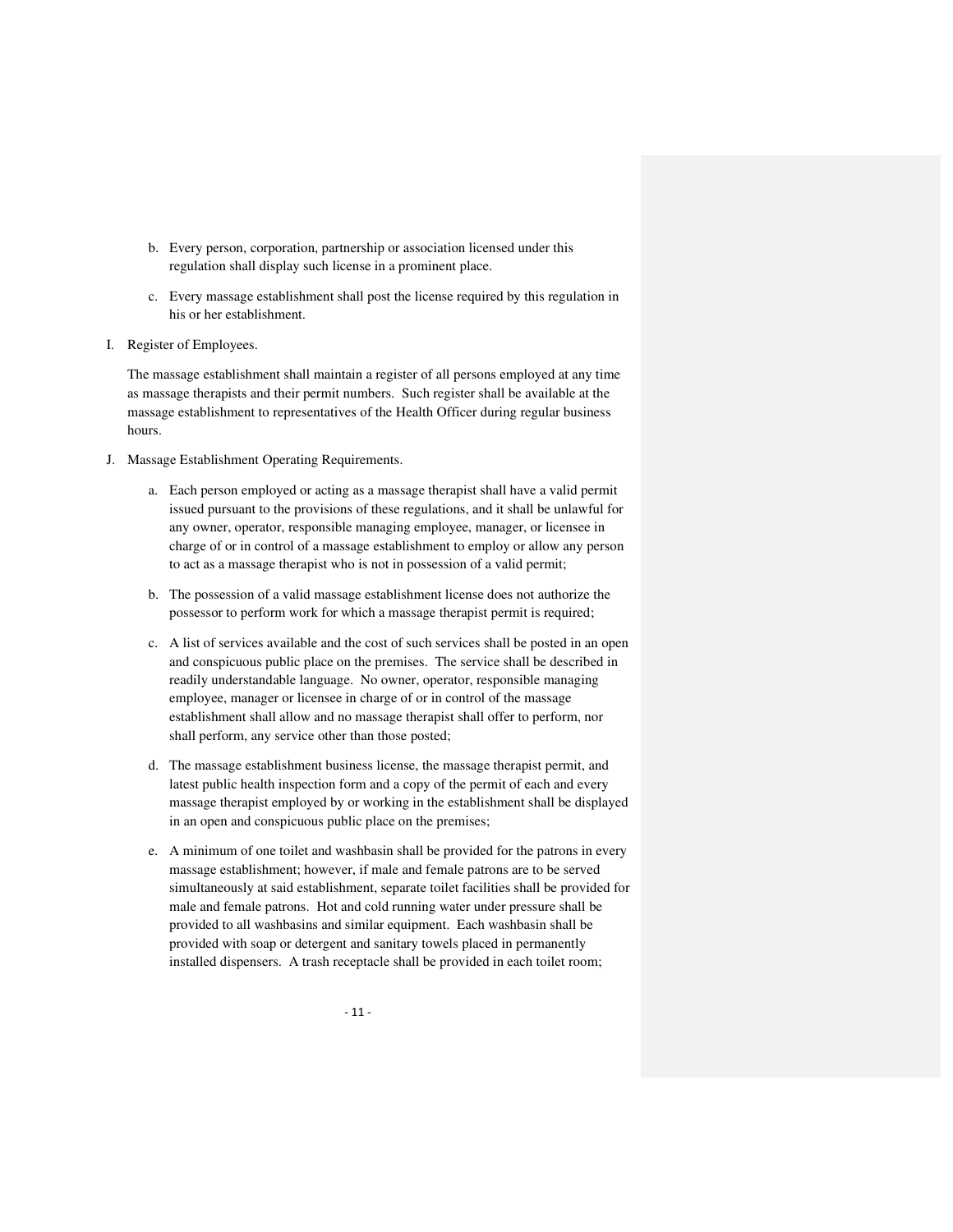- f. Clean and sanitary towels, sheets and linens shall be provided for each patron receiving massage services. No common use of towels or linens shall be permitted, and reuse is prohibited unless they have been first laundered. Heavy white paper may be substituted for sheets; provided, that such paper is used once for each person, then discarded into a sanitary receptacle;
- g. A separate hand wash basin shall be provided for the therapist with hot and cold running water under pressure. The wash basin must be provided with soap or detergent and sanitary towels placed in permanently installed dispensers. A trash receptacle will be provided near the wash basin. The hand wahs wash basin shall be located as to be convenient, accessible and within close proximity to the massage room, table, or chair;
- h. Disinfecting agents and sanitizing equipment sufficient to assure cleanliness and safe conditions thereof shall be provided for any instruments used in performing any massage;
- i. Pads used on massage tables shall be covered in a workmanlike manner with durable, washable plastic or other waterproof material;
- j. Each establishment shall provide to all patrons clean, sanitary and opaque coverings capable of covering the patron's specified anatomical areas. Such coverings shall be used for one customer only and shall not be reused without first being cleaned;
- k. No owners, operator, responsible managing employees, manager or licensee in charge of or in control of a massage establishment shall allow a massage to be given unless the patron's specified anatomical areas are covered during the entire massage by the covering referred to in subsection (j), unless the patron remains fully clothed.
- l. With the exception of bathrooms or dressing rooms not open to public view, now owner, operator, responsible managing employee, manager or licensee in charge of or in control of any massage establishment shall permit any person in any area within the massage establishment to which is used in common by the patrons or which can be viewed by patrons form such an area, unless such person's specified anatomical areas are fully covered;
- m. Kiosk, free standing or "common area' fully clothed massage. A fully clothed client may be given a chair massage or table massage in a non-room setting provided the client remains fully clothed and the operator meets all the requirements of Section I;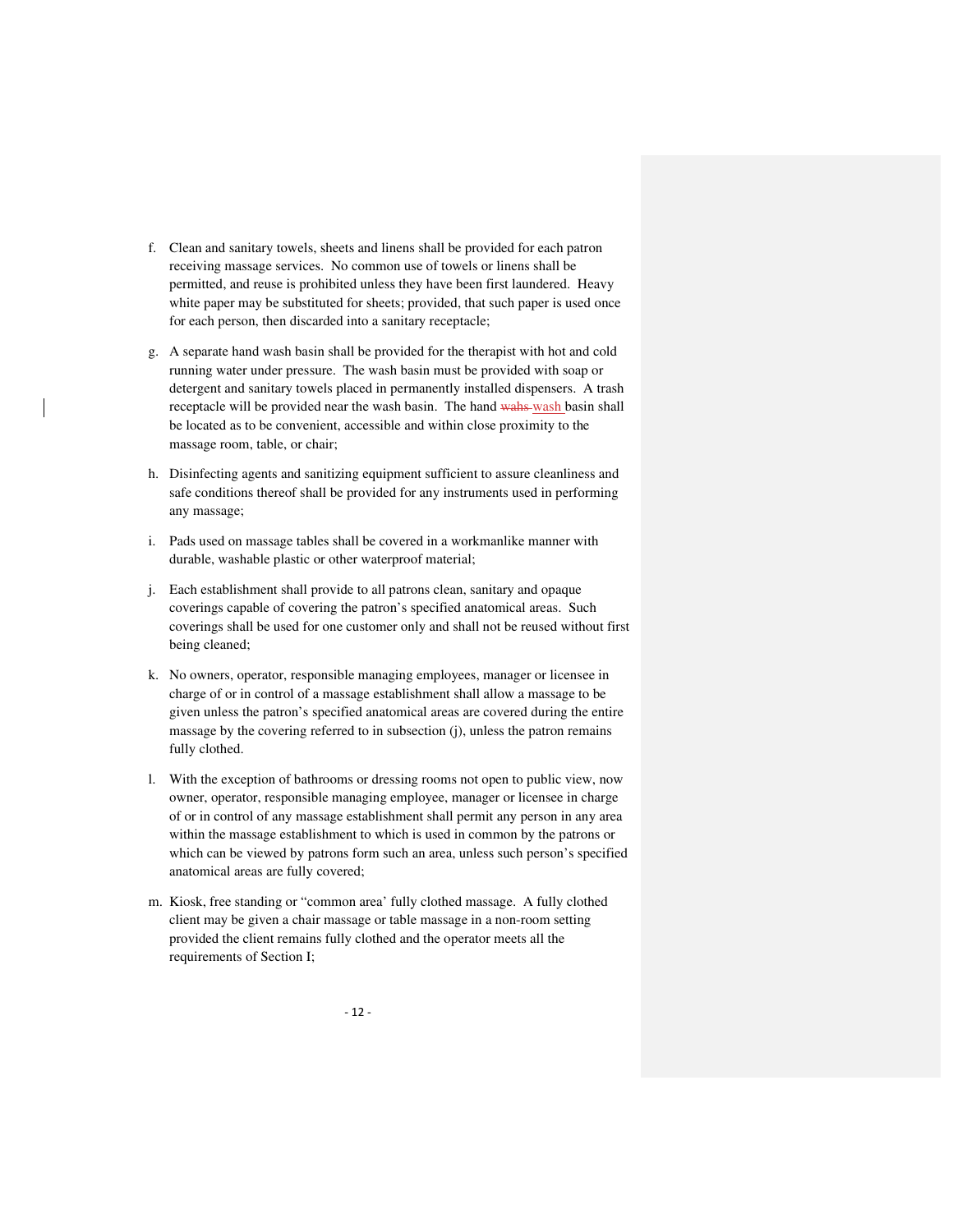- n. No owner, operator, responsible managing employee, manager, licensee in charge of or in control of a massage establishment will permit any massage therapist to perform any service or task while in the presence of a patron or to be on the premises of a massage establishment during its hours of operation unless the massage therapist is fully covered from a point not to exceed four (4) inches above the center of the kneecap to the base of the neck. Such covering must be of an opaque material and maintained in a clean and sanitary condition;
- o. When the Health Officer has reasonable cause to suspect possible disease transmission by an employee of a massage establishment, he/she may secure a morbidity history of the suspected employee or make any other investigation as indicated and shall take appropriate action. The Health Officer may require any and all of the following measures:
	- 1. The immediate exclusion of the employee form employment in massage establishments;
	- 2. The immediate closing of the massage establishment concerned until, in the opinion of the Health Officer, no further danger of disease outbreak exists;
	- 3. Restriction of the employee's services to some area of the establishment where there would be no danger of transmitting disease;
- K. Massage therapist operating requirements.

No person will engage in, conduct or carry on the practice of a massage therapist unless each of the following requirements are met;

- a. Possession of a valid permit issued pursuant to the provisions of this chapter, a copy of which will be made available upon request;
- b. Massage therapy shall be provided only between the hours of six a. m. and nine p.m.;
- c. A list of services available and the cost of such services will be available upon request. Services must be described in readily understandable language. No massage therapist will perform or offer to perform any service other than those listed;
- d. Massage therapists shall wash their hands; prior to conducting the massage, after completing the massage and clean up and before commencing the next patrons massage. A hand wash basin shall be provided in a commercial Kiosk, free standing or "common area" setting of an establishment;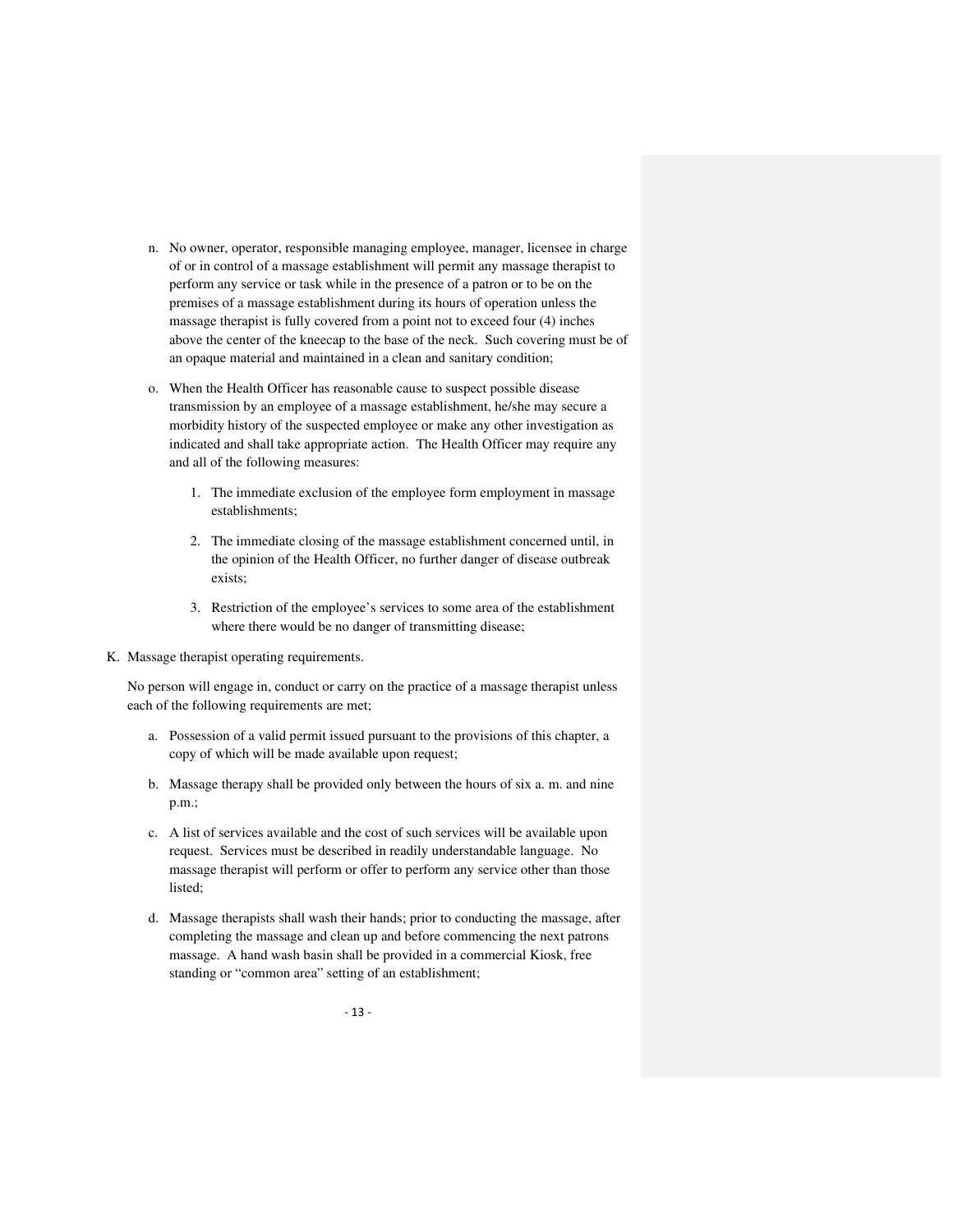- e. Clean and sanitary towels, sheets and linens must be provided for each patron receiving massage therapy. No common use of towels or linens will be permitted and reuse is prohibited unless they have first been laundered. Heavy white paper may be substituted for sheets; provided, that such paper is used once for each person, then discarded into a sanitary receptacle;
- f. Disinfecting agents and sanitizing equipment sufficient to assure cleanliness and safe conditions thereof must be used for any instruments used in performing massage therapy;
- g. Pads used on massage tables must be covered in a workmanlike manner with durable, washable plastic or other waterproof material;
- h. Massage therapists must provide to all patrons clean, sanitary and opaque coverings capable of covering the patron's specified anatomical areas. Such coverings shall be used for one customer only and will not be reused without first being cleaned;
- i. No massage therapist will give a massage unless the patron's specified anatomical areas are covered during the entire massage by the coverings required in subsection (h) of this section, unless the patron remains fully clothed;
- j. No massage therapist will perform any service or task while in the presence of a patron unless the massage therapist is fully covered from a point not to exceed four inches above the center of the kneecap to the base of the neck. Coverings must be of an opaque material and maintained in a clean and sanitary condition;
- k. No massage therapist will massage or intentionally touch the specified anatomical areas of another person while performing the services of a massage therapist.

#### L. Breast massage authorized.

- No owner, operator, responsible managing employee, manager, permittee or licensee in charge of or in control of a massage establishment will permit any person to massage or intentionally touch the breasts of a female person while performing the services of a massage therapist unless:
	- The person holds a valid permit issued pursuant to the provisions of the chapter;
		- person is trained in breast massage and has provided Officer with proof of the name and address of the school attended to be trained in breast massage, dates attended or enrolled, and a copy of the diploma or certificate of completion awarded the applicant showing the

**Formatted:** Font: (Default) Times New Roman, 12 pt, Font color: Custom Color(RGB(49,51,53)), Highlight **Formatted:** List Paragraph, Numbered + Level: 1 + Numbering Style: A, B, C, … + Start at: 1 + Alignment: Left + Aligned at: 0.25" + Indent at: 0.5" **Formatted:** List Paragraph, No bullets or numbering **Formatted:** List Paragraph, Numbered + Level: 1 + Numbering Style: a, b, c, … + Start at: 1 + Alignment: Left + Aligned at: 0.75" + Indent at: 1" **Formatted:** Font: (Default) Times New Roman, 12 pt, Font color: Custom Color(RGB(49,51,53)), Expanded by 0.1 pt, Highlight **Formatted:** List Paragraph, Indent: Left: 1", No bullets or numbering **Formatted:** Font: (Default) Times New Roman, 12 pt, Highlight **Formatted:** List Paragraph, Numbered + Level: 3 + Numbering Style: 1, 2, 3, … + Start at: 1 + Alignment: Right + Aligned at: 1.38" + Indent at: 1.5" **Formatted:** Font: (Default) Times New Roman, 12 pt, **Highlight Formatted:** List Paragraph, Indent: Left: 1.5" **Formatted:** List Paragraph, Numbered + Level: 3 + Numbering Style: 1, 2, 3, … + Start at: 1 + Alignment: Right + Aligned at: 1.38" + Indent at: 1.5"

**Formatted:** Font: (Default) Times New Roman, 12 pt, **Highlight**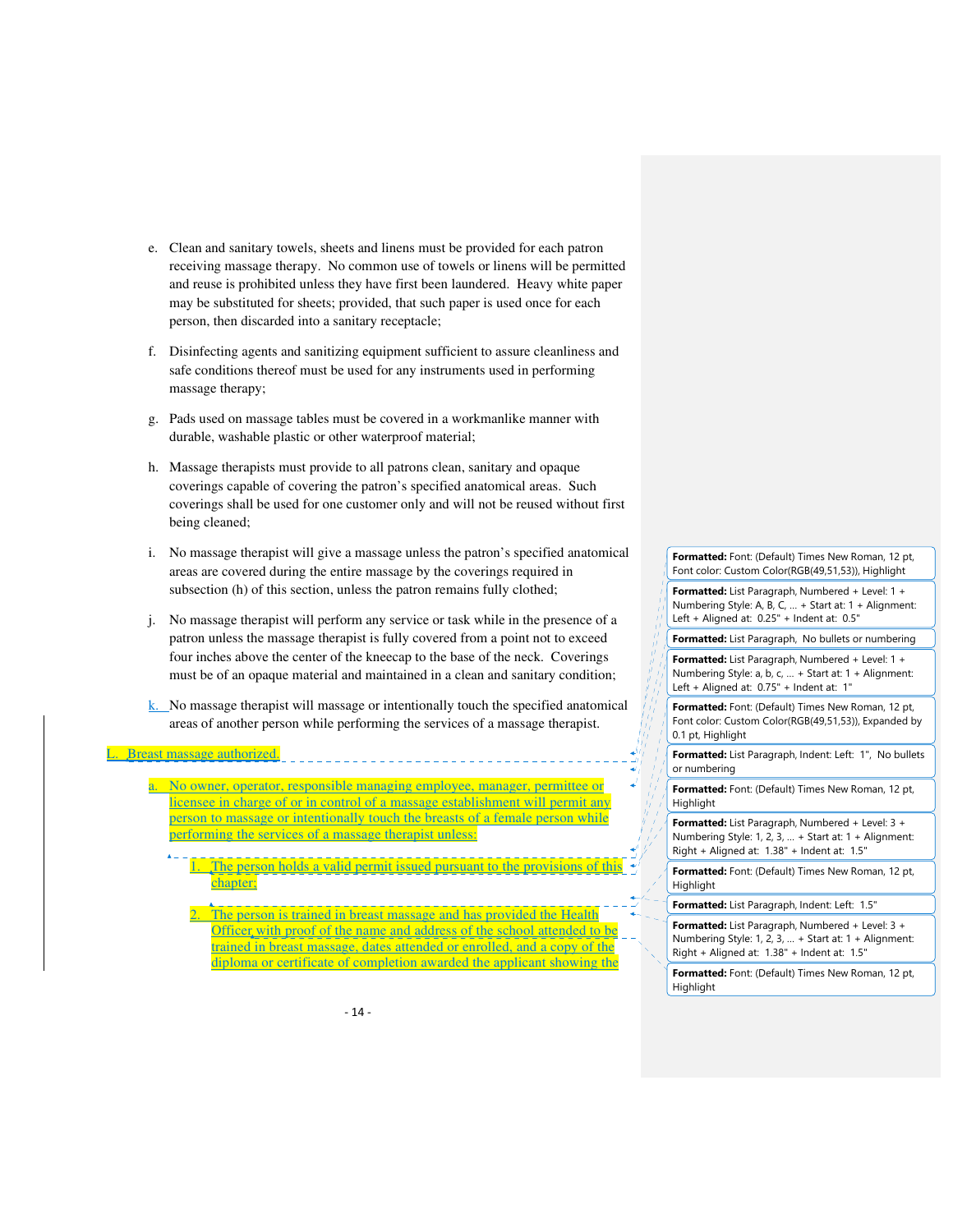|     | applicant successfully completed the school's breast massage curriculum;<br>and                                                                                   |                                                                                                                                                          |     |
|-----|-------------------------------------------------------------------------------------------------------------------------------------------------------------------|----------------------------------------------------------------------------------------------------------------------------------------------------------|-----|
|     |                                                                                                                                                                   | Formatted: List Paragraph, Indent: Left: 1.5"                                                                                                            |     |
|     | The patron signs a written consent form provided by the business and<br>available for inspection by the sheriff and city/county health director                   | Formatted: Font: (Default) Times New Roman, 12 pt,<br>Highlight                                                                                          |     |
|     | upon request.<br>No massage therapist will massage or intentionally touch the breasts of a female                                                                 | Formatted: List Paragraph, Numbered + Level: 3 +<br>Numbering Style: 1, 2, 3,  + Start at: 1 + Alignment:<br>Right + Aligned at: 1.38" + Indent at: 1.5" |     |
|     | person unless each of the following requirements are met:                                                                                                         | Formatted: Font: (Default) Times New Roman, 12 pt,<br>Highlight                                                                                          |     |
|     | The person holds a valid permit issued pursuant to the provisions of this<br>chapter:                                                                             | Formatted: Font: (Default) Times New Roman, 12 pt,<br>Font color: Custom Color(RGB(49,51,53)), Expanded by<br>0.1 <sub>pt</sub>                          |     |
|     | The person is trained in breast massage and has provided the Health<br>Officer, with proof of the name and address of the school attended to be                   | Formatted: List Paragraph, Indent: Left: 1.5"                                                                                                            |     |
|     | trained in breast massage, dates attended or enrolled, and a copy of the<br>diploma or certificate of completion awarded the applicant showing the                | Formatted: Font: (Default) Times New Roman, 12 pt,<br>Highlight                                                                                          |     |
|     | applicant successfully completed the school's breast massage curriculum;<br>and                                                                                   | Formatted: List Paragraph, Numbered + Level: 2 +<br>Numbering Style: a, b, c,  + Start at: 1 + Alignment:<br>Left + Aligned at: 0.75" + Indent at: 1"    |     |
|     | The patron signs a written consent form provided by the business and<br>available for inspection by the sheriff and city/county health director                   | Formatted: Font: (Default) Times New Roman, 12 pt,<br>Highlight                                                                                          |     |
|     | upon request.                                                                                                                                                     | Formatted: List Paragraph, Indent: Left: 1"                                                                                                              |     |
|     | Failure to comply with these provisions will result in the suspension and/or<br>revocation of a massage establishment license and/or massage therapist permit and | Formatted: List Paragraph, Numbered + Level: 2 +<br>Numbering Style: 1, 2, 3,  + Start at: 1 + Alignment:<br>Right + Aligned at: 1.25" + Indent at: 1.5" |     |
|     | may also result in criminal penalties pursuant to (2222) WY Statutes 35-1-105, 35-1-<br>106                                                                       | Formatted: Font: (Default) Times New Roman, 12 pt,<br>Highlight                                                                                          |     |
|     | k.                                                                                                                                                                | Formatted: List Paragraph, Indent: Left: 1.5"                                                                                                            |     |
| ŁМ. | Transfer of permit.                                                                                                                                               | <b>Formatted</b>                                                                                                                                         | [1] |
|     |                                                                                                                                                                   | <b>Formatted</b>                                                                                                                                         | [2] |
|     | No license or permit shall be transferable.                                                                                                                       | Formatted: List Paragraph, Indent: Left: 1.5"                                                                                                            |     |
|     |                                                                                                                                                                   |                                                                                                                                                          |     |

**Formatted** ... **Formatted** ... **Formatted** ... **Formatted** ... **Formatted** ... **Formatted** ... **Formatted** ... **Formatted** ... **Formatted** ... **Formatted** ... **Formatted** ... **Formatted** ... **Formatted** ... **Formatted** .. **Formatted**  $\begin{bmatrix} \dots [4] \end{bmatrix}$ **Formatted**  $\boxed{... [5]}$ **Formatted**  $\boxed{... [6]}$ 

**Formatted**  $\boxed{... [7]}$ **Formatted**  $\boxed{... [8]}$ 

**Formatted:** Font: (Default) Times New Roman, 12 pt **Formatted**  $\boxed{... [9]}$ 

**Formatted:** List Paragraph, Indent: Left: 1.5"

**Formatted:** Highlight **Formatted:** Highlight

M.N. Sale or transfer of location.

Upon an application for sale or relocation of a massage establishment, the application shall be treated as a new facility.

N.O. Name and place of business.

No person granted a license pursuant to this chapter shall operate the massage establishment under a name not specified in his/her license, nor shall he conduct business under any designation or location not specified in his license.

O.P. Inspection by officials.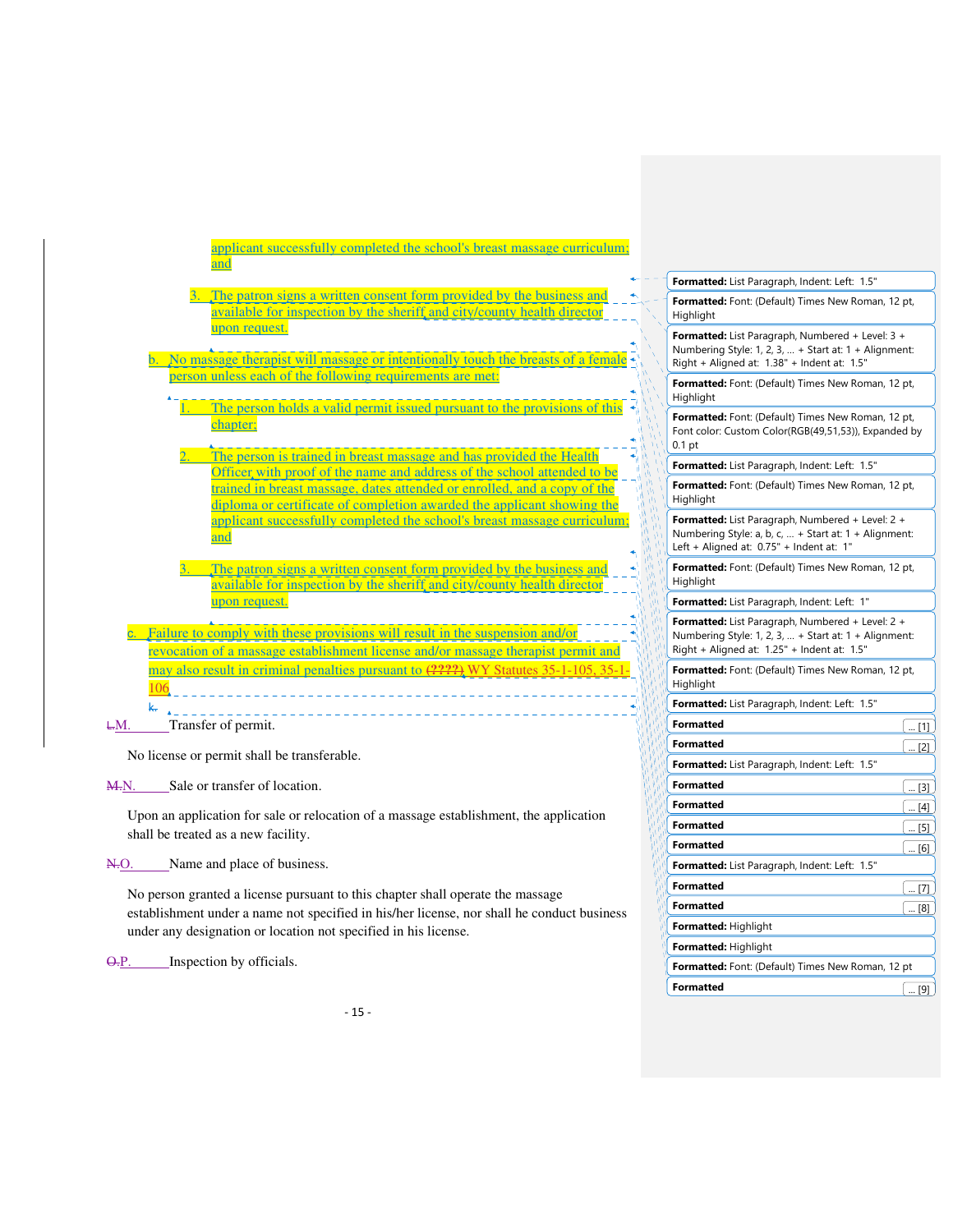The Sheriff and the Cheyenne-Laramie County Health Officer, or his representatives, shall have the right as otherwise provided for by law to enter the premises from time to time for the purpose of making reasonable inspections to enforce compliance with these regulations.

The Sheriff may make undercover, random investigations as deemed appropriate by the Sheriff to insure compliance with these regulations.

#### P.Q. Denial, suspension or revocation of license.

- a. Denial. Within ten (10) days of the denial of an application for a massage establishment license, or a massage therapist permit, the applicant may file with the Board of Health a written request for hearing. At such hearing, to be held at a reasonable time after receipt of request, evidence shall be received for the purpose of determining whether or not such denial shall be upheld; the notification of and reason for such decisions shall be set forth in writing and sent to the applicant by means of registered or certified mail or hand delivery. During this hearing all requirements of the Wyoming Administrative Procedures Act shall be followed.
- b. Suspension or revocation. Any massage establishment license or massage therapist permit shall be subject to suspension or revocation by the Health Officer for violation of any provision of these regulations, or for grounds that would warrant the denial of the issuance of such permit in the first instance, or for the violation of any law relating to or regulating massage establishments or massage therapist.
- Q.R. Separability; general repealer; effective date.
	- a. If any section, subsection, sentence, clause, phrase or portion of these regulations is for any reason held invalid or unconstitutional by any court of competent jurisdiction, such portion shall be deemed a separate, distinct and independent provision and such holding shall not affect the validity of the remaining portions thereof.
	- b. All regulations in conflict herewith are hereby repealed.
	- c. These regulations shall be in full force and effect from and after its passage; provided, however, any person, partnership, corporation or association engaged in the operation of a massage establishment or massage therapist at the time of the enactment of this chapter shall have six (6) months, unless otherwise provided for by these regulations in which to comply with the permitting provisions of this chapter.
- R.S. Exemptions.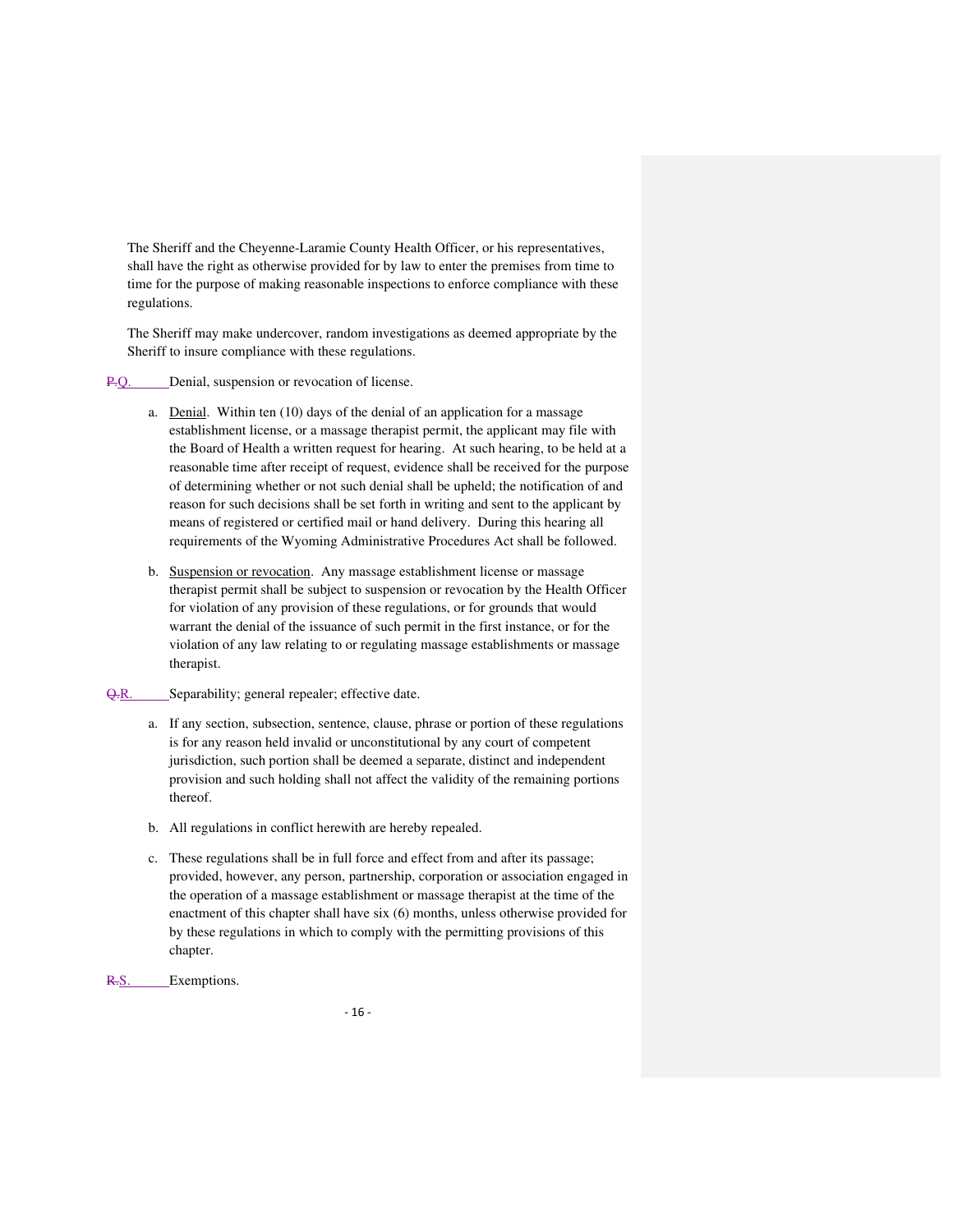The provisions of this regulation shall not apply to the following individuals while engaged in the personal performance of the duties of their professions:

- a. Physicians, surgeons, chiropractors, osteopaths or physical therapists who are duly licensed to practice their respective professions in the State of Wyoming.
- b. Registered nurses, licensed practical nurses, and nurse's aides performing massage services in the course of their usual nursing duties.
- c. Barbers and beauticians who are duly licensed under the laws of this state, except that this exemption shall apply solely to the massaging of the neck, face, scalp, and hair of the customer or client for cosmetic or beautifying purposes.
- d. Hospitals, clinics, nursing and convalescent homes, and other similarly licensed health care facilities.

S.T. Renewal procedures.

- a. Any massage establishment license permit or massage therapist permit license issued under the provisions of this chapter shall be valid for one (1) year from the date of issuance.
- b. Any person holding a valid massage establishment license or a valid therapist permit who wishes to renew the same shall submit to the Health Officer no less than sixty (60) days but not more than ninety (90) days prior to the renewal date the same information, and documentation as required for the initial issuance as previously set forth herein.
- c. The Board of Health shall act to approve or deny an application for renewal of a permit under these regulations within a reasonable period of time and in no event shall the Board of Health act to approve or deny said permit later than sixty (60) days from the date and said renewal application was accepted by the Health Officer.

d. Renewal fees shall be paid prior to \$50.00 00 per renewal.

T.U. Fees.

Massage establishments and therapists shall pay to the Board of Health, Health; an application and inspection fee prior to services being performed of \$100.00 with said directly relating to the application (said fees are directly related to services rendered by the Board of Health).

|  | <b>Formatted:</b> Highlight |  |
|--|-----------------------------|--|
|--|-----------------------------|--|

| Formatted: Strikethrough            |
|-------------------------------------|
| Formatted: Strikethrough, Highlight |
| Formatted: Highlight                |
| Formatted: Highlight                |
| Formatted: Strikethrough, Highlight |
| Formatted: Strikethrough            |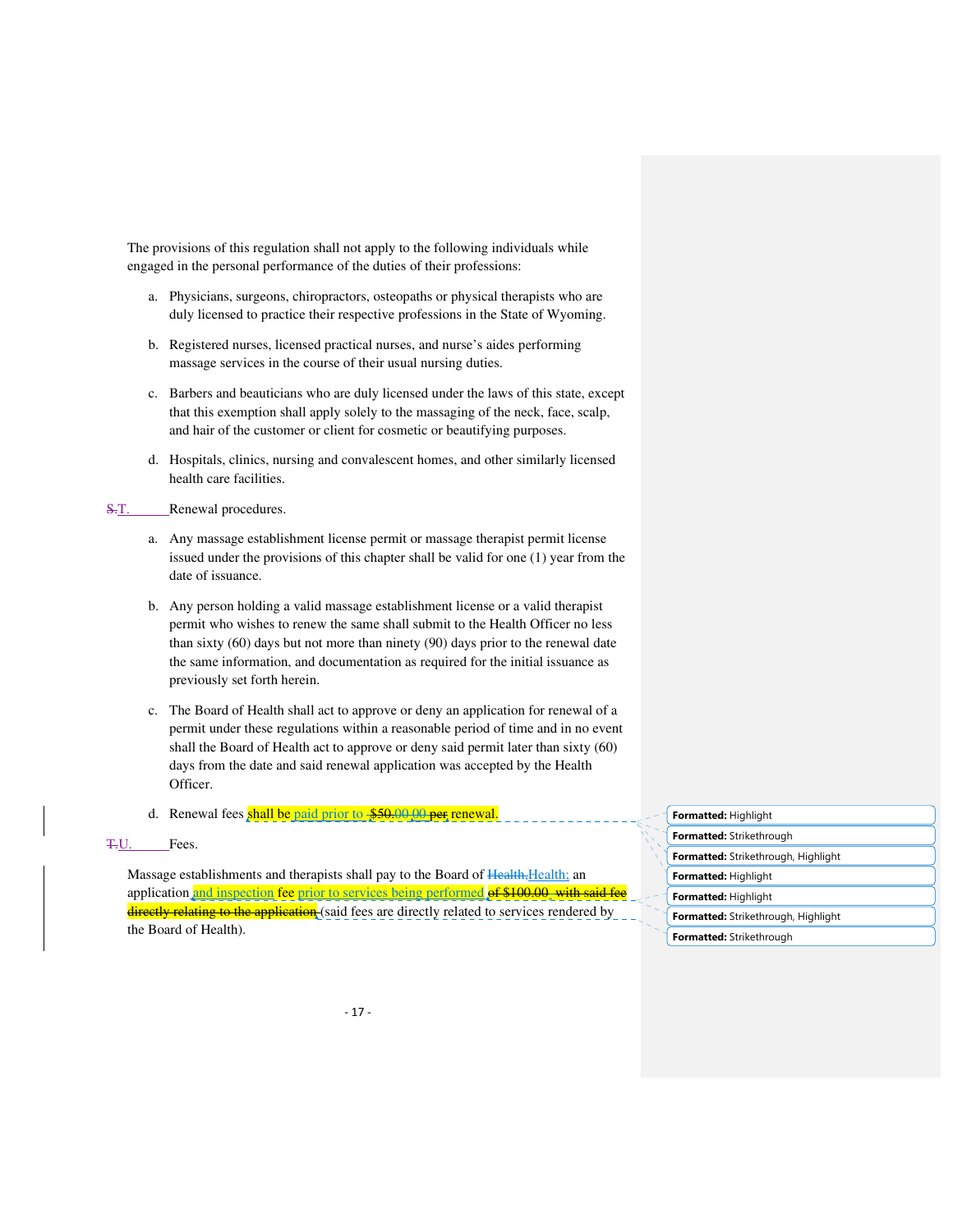$ADOPTED$  this  $day of$  ,  $200$ EFFECTIVE this  $\qquad \qquad$  day of  $\qquad \qquad$  200

 $\overline{a}$ 

 $\overline{a}$ 

 $\overline{a}$ 

Board of Health

 $\overline{\phantom{0}}$ 

 $=$ 

**Formatted:** No Spacing, Left, Space After: 0 pt